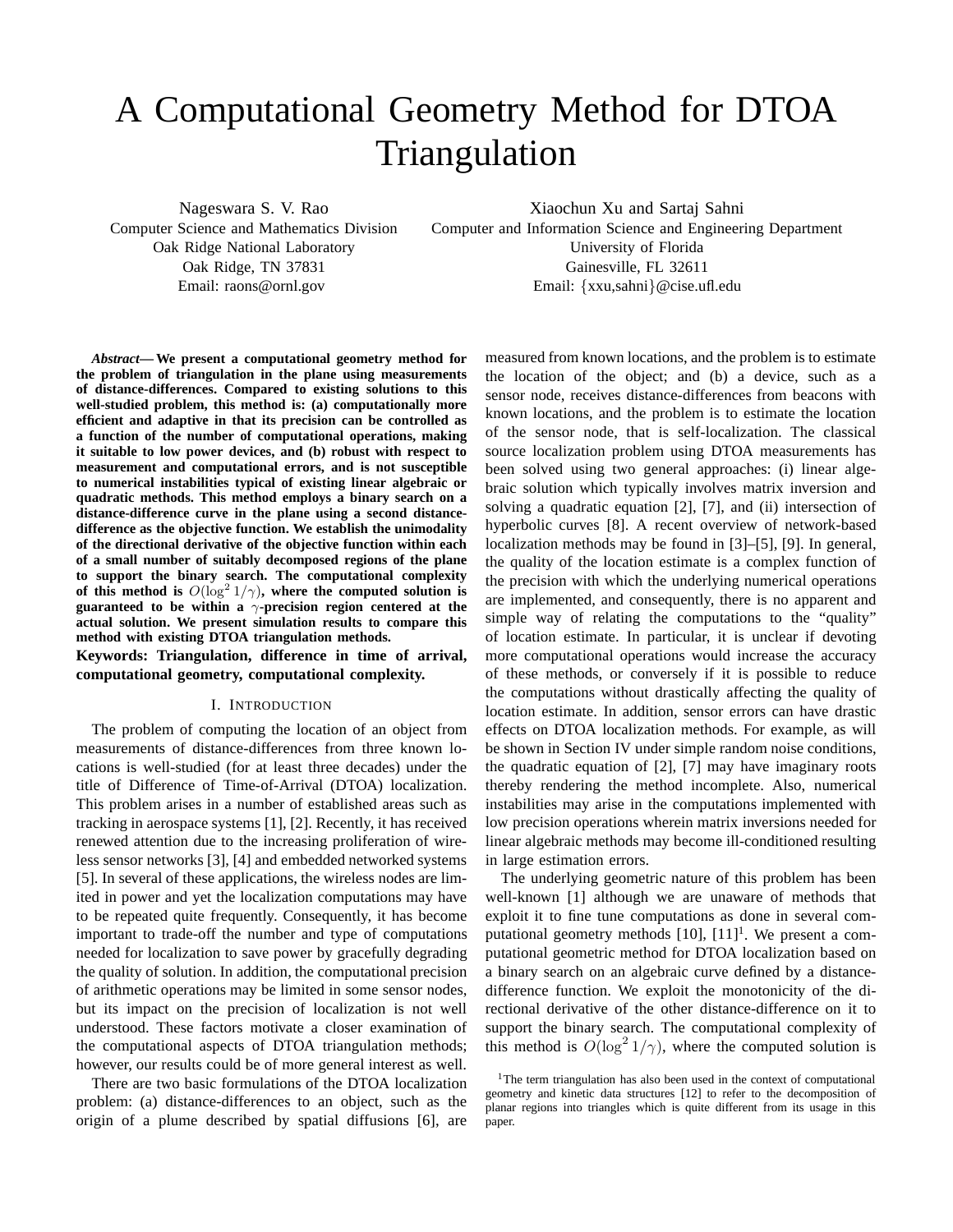| <b>Report Documentation Page</b>                            |                                                                                                                                                                                                                                                                                                                                                                                                                                                                                                                                                                                                                                                                                                                                                                                                          |                              | Form Approved<br>OMB No. 0704-0188                |                                                     |                                  |
|-------------------------------------------------------------|----------------------------------------------------------------------------------------------------------------------------------------------------------------------------------------------------------------------------------------------------------------------------------------------------------------------------------------------------------------------------------------------------------------------------------------------------------------------------------------------------------------------------------------------------------------------------------------------------------------------------------------------------------------------------------------------------------------------------------------------------------------------------------------------------------|------------------------------|---------------------------------------------------|-----------------------------------------------------|----------------------------------|
| does not display a currently valid OMB control number.      | Public reporting burden for the collection of information is estimated to average 1 hour per response, including the time for reviewing instructions, searching existing data sources, gathering and<br>maintaining the data needed, and completing and reviewing the collection of information. Send comments regarding this burden estimate or any other aspect of this collection of information,<br>including suggestions for reducing this burden, to Washington Headquarters Services, Directorate for Information Operations and Reports, 1215 Jefferson Davis Highway, Suite 1204, Arlington<br>VA 22202-4302. Respondents should be aware that notwithstanding any other provision of law, no person shall be subject to a penalty for failing to comply with a collection of information if it |                              |                                                   |                                                     |                                  |
| 1. REPORT DATE<br><b>JUL 2007</b>                           |                                                                                                                                                                                                                                                                                                                                                                                                                                                                                                                                                                                                                                                                                                                                                                                                          | 2. REPORT TYPE               |                                                   | <b>3. DATES COVERED</b><br>00-00-2007 to 00-00-2007 |                                  |
| <b>4. TITLE AND SUBTITLE</b>                                |                                                                                                                                                                                                                                                                                                                                                                                                                                                                                                                                                                                                                                                                                                                                                                                                          |                              |                                                   | 5a. CONTRACT NUMBER                                 |                                  |
|                                                             | A Computational Geometry Method for DTOA Triangulation                                                                                                                                                                                                                                                                                                                                                                                                                                                                                                                                                                                                                                                                                                                                                   |                              |                                                   | <b>5b. GRANT NUMBER</b>                             |                                  |
|                                                             |                                                                                                                                                                                                                                                                                                                                                                                                                                                                                                                                                                                                                                                                                                                                                                                                          |                              |                                                   |                                                     | 5c. PROGRAM ELEMENT NUMBER       |
| 6. AUTHOR(S)                                                |                                                                                                                                                                                                                                                                                                                                                                                                                                                                                                                                                                                                                                                                                                                                                                                                          |                              |                                                   | 5d. PROJECT NUMBER                                  |                                  |
|                                                             |                                                                                                                                                                                                                                                                                                                                                                                                                                                                                                                                                                                                                                                                                                                                                                                                          |                              |                                                   | 5e. TASK NUMBER                                     |                                  |
|                                                             |                                                                                                                                                                                                                                                                                                                                                                                                                                                                                                                                                                                                                                                                                                                                                                                                          |                              |                                                   | <b>5f. WORK UNIT NUMBER</b>                         |                                  |
|                                                             | 7. PERFORMING ORGANIZATION NAME(S) AND ADDRESS(ES)<br>University of Florida, Computer and Information Science and<br><b>Engineering Department, Gainesville, FL, 32611</b>                                                                                                                                                                                                                                                                                                                                                                                                                                                                                                                                                                                                                               |                              |                                                   | <b>REPORT NUMBER</b>                                | 8. PERFORMING ORGANIZATION       |
|                                                             | 9. SPONSORING/MONITORING AGENCY NAME(S) AND ADDRESS(ES)                                                                                                                                                                                                                                                                                                                                                                                                                                                                                                                                                                                                                                                                                                                                                  |                              |                                                   |                                                     | 10. SPONSOR/MONITOR'S ACRONYM(S) |
|                                                             |                                                                                                                                                                                                                                                                                                                                                                                                                                                                                                                                                                                                                                                                                                                                                                                                          |                              |                                                   | 11. SPONSOR/MONITOR'S REPORT<br>NUMBER(S)           |                                  |
| 12. DISTRIBUTION/AVAILABILITY STATEMENT                     | Approved for public release; distribution unlimited                                                                                                                                                                                                                                                                                                                                                                                                                                                                                                                                                                                                                                                                                                                                                      |                              |                                                   |                                                     |                                  |
| <b>13. SUPPLEMENTARY NOTES</b><br>or Federal Rights License | 10th International Conference on Information Fusion, 9-12 July 2007, Quebec, Canada. U.S. Government                                                                                                                                                                                                                                                                                                                                                                                                                                                                                                                                                                                                                                                                                                     |                              |                                                   |                                                     |                                  |
| 14. ABSTRACT<br>see report                                  |                                                                                                                                                                                                                                                                                                                                                                                                                                                                                                                                                                                                                                                                                                                                                                                                          |                              |                                                   |                                                     |                                  |
| <b>15. SUBJECT TERMS</b>                                    |                                                                                                                                                                                                                                                                                                                                                                                                                                                                                                                                                                                                                                                                                                                                                                                                          |                              |                                                   |                                                     |                                  |
| <b>16. SECURITY CLASSIFICATION OF:</b>                      |                                                                                                                                                                                                                                                                                                                                                                                                                                                                                                                                                                                                                                                                                                                                                                                                          |                              | 17. LIMITATION OF                                 | 18. NUMBER                                          | 19a. NAME OF                     |
| a. REPORT<br>unclassified                                   | b. ABSTRACT<br>unclassified                                                                                                                                                                                                                                                                                                                                                                                                                                                                                                                                                                                                                                                                                                                                                                              | c. THIS PAGE<br>unclassified | <b>ABSTRACT</b><br>Same as<br><b>Report (SAR)</b> | OF PAGES<br>7                                       | <b>RESPONSIBLE PERSON</b>        |

**Standard Form 298 (Rev. 8-98)**<br>Prescribed by ANSI Std Z39-18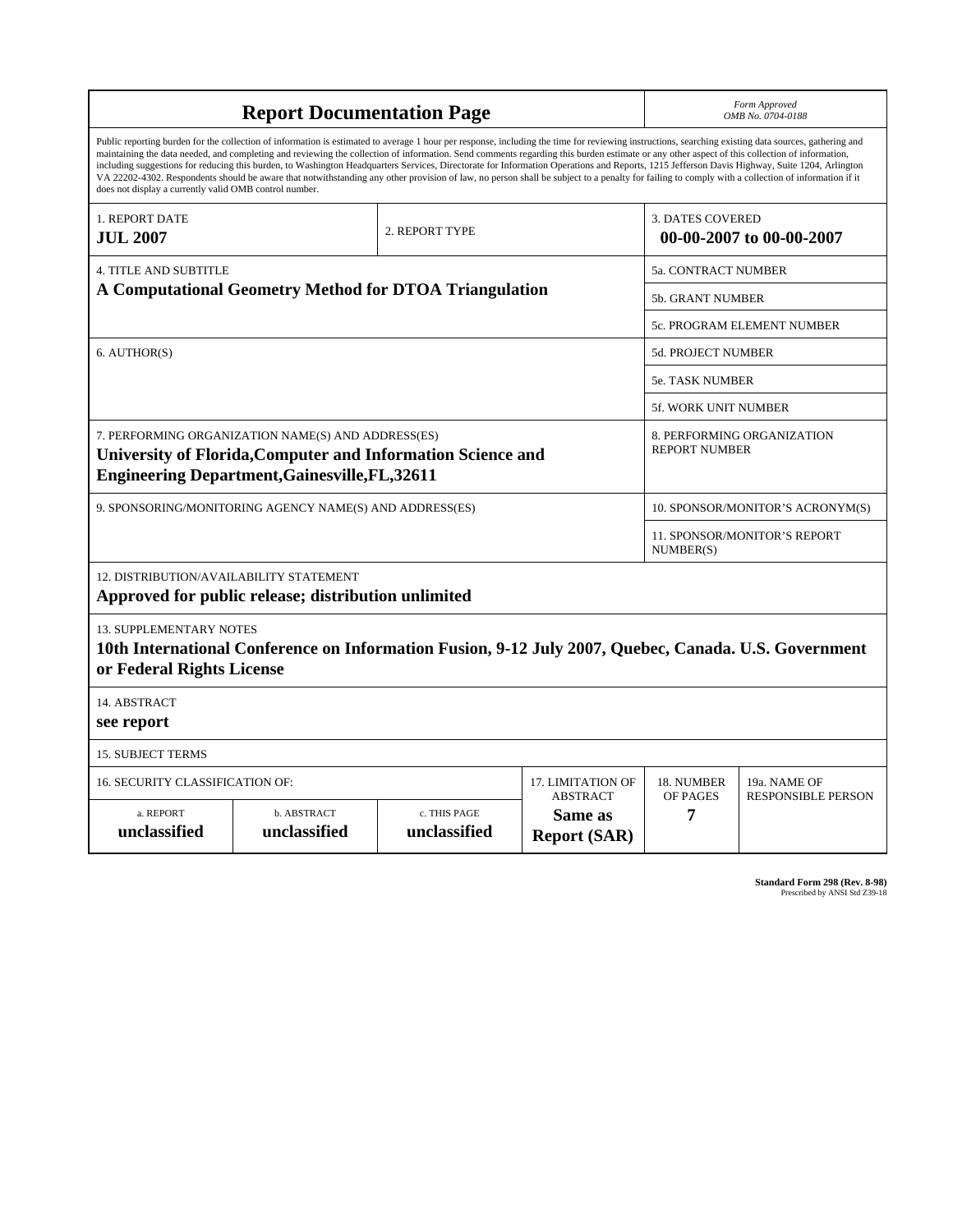

Fig. 1. Regions of monitoring area: (a) inside region, (b) apex region, (c) bottom region, (d) top left and right, (e) bottom left and right.

guaranteed to be within a  $\gamma$ -precision region centered at the actual solution; by a minor modification to the termination condition this region can be changed to  $[-\gamma, \gamma] \times [-\gamma, \gamma]$ box centered at the actual solution. Alternatively, by fixing the number of operations to  $k$ , one can achieve the precision  $\gamma = O\left(2^{-\sqrt{k}}\right)$ . This method is robust with respect to distance measurement errors: (i)  $\gamma$  is of the same order of magnitude as errors in distance measurements; in methods that involve division operations such guarantees cannot be made; and (ii) it is complete in that it will always return an answer, even under random measurement errors. This method is a generalization of the DTOA localization method in [6] proposed as a part of plume identification when the source is inside the acute triangle formed by sensors. In our case, the object can be located anywhere in the monitoring region. In addition, we also provide a detailed analysis of the underlying computation and the proof of the required monotonicity property of the underlying directional derivative.

This paper is organized as follows. We describe our geometric DTOA triangulation method in Section II. We prove the correctness of the method by establishing the monotonicity properties of the underlying directional derivative in Section III. We present simulation results in Section IV.

## II. GEOMETRIC DTOA METHOD

We are given three sensors  $S_i$ ,  $i = 1, 2, 3$  located at  $(x_i, y_i)$ ,  $i = 1, 2, 3$ . For any point  $P = (x, y)$  in the plane, we define  $d(P, S_i) = \sqrt{(x - x_i)^2 + (y - y_i)^2}$  and

$$
\Delta_{ij}(P) = d(P, S_i) - d(P, S_j),
$$

for  $i, j = 1, 2, 3$ . We consider the *DTOA localization* problem of estimating the location of a source  $S$  from the measurements of  $\Delta_{12}(S)$  and  $\Delta_{13}(S)$ , given by  $\delta_{12}$  and  $\delta_{13}$ , respectively. As we move P from  $S_i$  to  $S_j$  along the line segment  $\overline{S_i S_j}$ ,  $\Delta_{ii}(P)$  varies monotonically and linearly from  $-d(S_1, S_2)$  to *algorithm* geometric DTOA( $\delta_{12}$ ,  $\delta_{13}$ ); **begin** 1.  $(x_{12}, y_{12}) \leftarrow$  intersection point of  $L_{12}$  with  $\overline{S_1S_2}$ ;<br>2.  $\mathcal{I}_{X1} \leftarrow$  set of X-coordinates of intersections of  $L_{12}$ 2.  $\mathcal{I}_{X1} \leftarrow$  set of X-coordinates of intersections of  $L_{12}$  with  $\overline{S_1S_3}$ ;<br>3.  $\mathcal{I}_{X2} \leftarrow$  set of X-coordinates of intersections of  $L_{12}$  with  $\overline{S_2S_3}$ ; 3.  $\mathcal{I}_{X2} \leftarrow$  set of X-coordinates of intersections of  $L_{12}$  with  $\overline{S_2S_3}$ ;<br>4.  $\mathcal{I}_X \leftarrow \{D_{X1}, x_{12}, D_{X2}\} \cup \mathcal{I}_{X1} \cup \mathcal{I}_{X2}$ ; 4.  $\mathcal{I}_X \leftarrow \{D_{X1}, x_{12}, D_{X2}\} \bigcup \mathcal{I}_{X1} \bigcup \mathcal{I}_{X2};$ 5.  $\mathcal{I}_S \leftarrow \text{sort}(\mathcal{I}_{X1});$ <br>6. let  $\mathcal{I}_S = \{x_{(1)}, x_{(2)}\}$ 6. let  $\mathcal{I}_S = \{x_{(1)}, x_{(2)}, \ldots, x_{|\mathcal{I}_S|}\}\$  and  $\{y_{(1)}, y_{(2)}, \ldots, Y_{|\mathcal{I}_S|}\}\$ <br>7. be the corresponding Y-coordinates; be the corresponding  $Y$ -coordinates; 8. **for**  $i = 1, ... |Z_S| - 1$  **do**<br>9.  $x_{(i)} \leftarrow \max(x_{(i)}, D)$ 9.  $x_{(i)} \leftarrow \max(x_{(i)}, D_{X1}); x_{(i)} \leftarrow \min(x_{(i)}, D_{X2});$ <br>10.  $y_{(i)} \leftarrow \max(y_{(i)}, D_{Y1}); y_{(i)} \leftarrow \min(y_{(i)}, D_{Y2});$ 10.  $y_{(i)} \leftarrow \max(y_{(i)}, D_{Y1}); y_{(i)} \leftarrow \min(y_{(i)}, D_{Y2});$ <br>11.  $S \leftarrow \emptyset$ ; 11.  $S \leftarrow \emptyset;$ <br>12. for  $i =$ **for**  $i = 1, ... |Z_S| - 1$  **do** 13.  $\square \leftarrow \text{region\_sign}\left(\frac{x_{(i)}+x_{(i+1)}}{2}, y_i, y_{(i+1)}\right);$ 14.  $S \leftarrow S \cup \{ \text{ locate } L_{13} (x_{(i)}, x_{(i+1)}, y_{(i)}, y_{(i+1)}, \Box) \};$ 15. return  $S$ ; **end**

 $d(S_1, S_2)$ , and equals 0 at the bisector point. We consider the locus of points defined by

$$
L_{i,j}(\delta) = \{ P | \Delta_{ij}(P) = \delta \}
$$

which is described by the algebraic equation  $d(P, S_i)$  –  $d(P, S_i) = \delta.$ 

We consider the generic configuration shown in Figure 1 such that  $\delta_{12} \leq 0$  and  $\delta_{13} \leq 0$ . In the next section, we show that any configuration can be transformed into the generic one shown in Figure 1 that consists of seven regions. In each of the seven regions  $\Delta_{13}$ (.) monotonically varies on  $L_{12}$ (.); in particular, it monotonically decreases inside the apex and bottom regions and monotonically increases in all other regions as will be proven in the next section. The overall strategy to estimate  $S = (x, y)$  is to perform a binary search on  $L_{12}$ (.) to locate  $\hat{S} = (\hat{x}, \hat{y})$  such that  $|\Delta_{13}(\hat{S}) - \delta_{13}| \leq \gamma$ . For any point P in the plane, let  $R_{P,\gamma}$  be the  $\gamma$ -precision region, which corresponds to a "distorted box" centered at  $P$ , whose sides are formed by displaced hyperbolic curves as shown in Figure 2. The above condition implies that  $\hat{S} \in R_{S,\gamma}$ .

As we move P along  $L_{12}(\delta)$  in one direction,  $\Delta_{13}(P)$ varies monotonically within each region. The basic idea is to utilize this monotonicity of  $\Delta_{13}(P)$  to support a binary search: repeatedly compute a P along  $L_{12}(\delta_{12})$  until we reach  $S \in R_{S,\gamma}$ . The details are presented in algorithm geometric DTOA( $\delta_{12}, \delta_{13}$ ).



Fig. 2.  $R_{S;\gamma}$  is a "distorted" box corresponding to  $\gamma$ -precision region centered at S.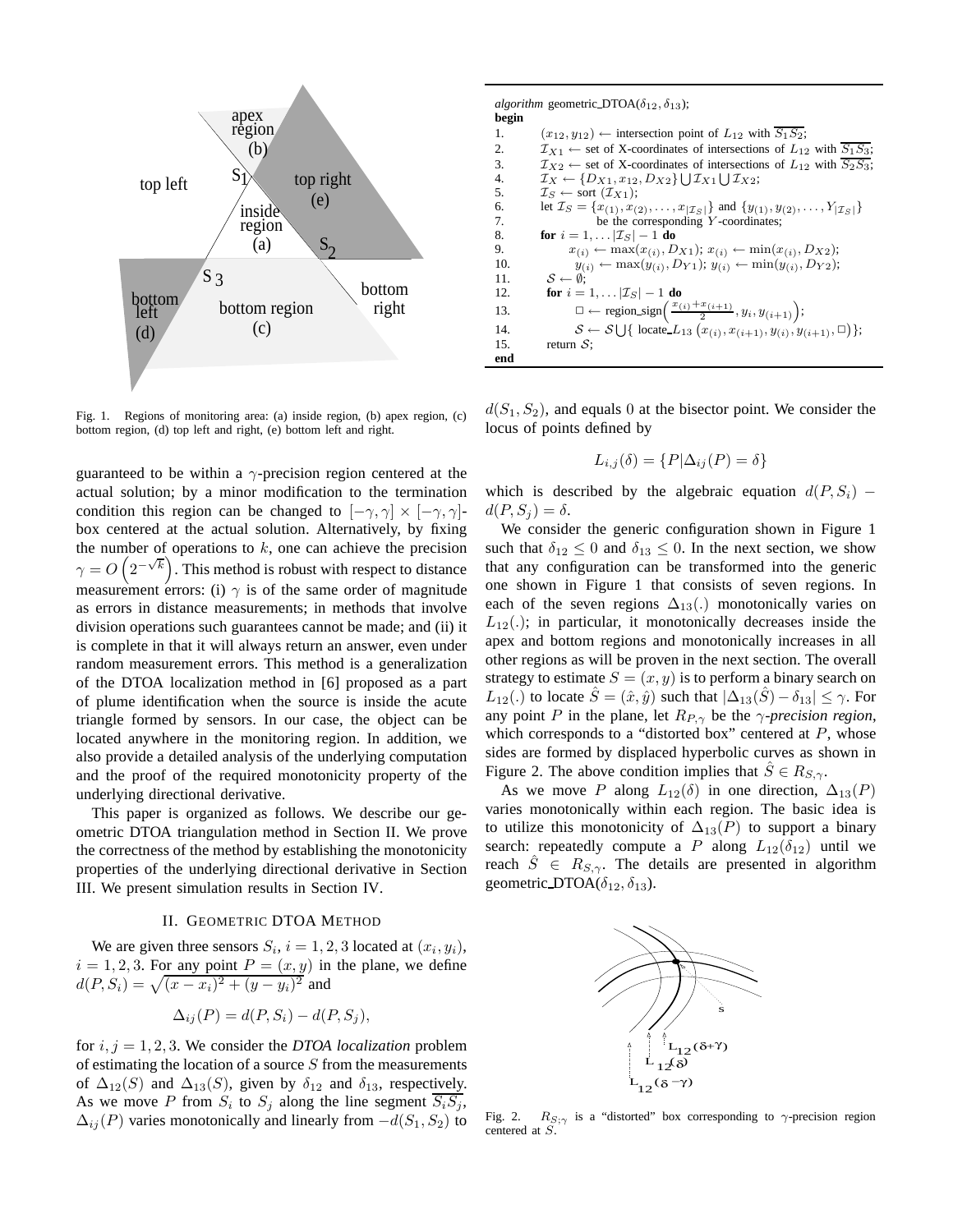|       | <i>algorithm</i> region sign $(x, y_L, y_R)$ ;                                 |
|-------|--------------------------------------------------------------------------------|
| begin |                                                                                |
| 1.    | $y \leftarrow$ locate $L_{12}(y_L, y_R, x)$ ;                                  |
| 2.    | $\sigma_1 \leftarrow \text{sign}(y - y_1 - (y_2 - y_1)(x - x_1)/(x_2 - x_1));$ |
| 3.    | $\sigma_2 \leftarrow \text{sign}(y);$                                          |
| 4.    | $\sigma_3 \leftarrow \text{sign}(y - y_1 x / x_1);$                            |
| 5.    | if $(\sigma_1, \sigma_2, \sigma_3) = (+, +, +)$ or $(-, -, -)$ then return(<); |
| 6.    | <b>else</b> return( $>$ );                                                     |
| end   |                                                                                |

Let  $[D_{X_1}, D_{X_2}] \times [D_{Y_1}, D_{Y_2}]$  be the monitoring region within which  $S$  is to be localized. The basic idea of algorithm geometric DTOA is identify individual segments of  $L_{12}$  that are entirely contained in single regions shown in Figure 1, and perform a binary search on  $L_{12}$  with  $L_{13}$  as the objective function within the region. The correct sign  $($  or  $<$  for the search within the region is supplied by the function region sign( $x_R, y_L, y_R$ ) as follows. This function computes a point  $P = (x, y)$  on  $L_{12}$  (line 1) and evaluates the triple of signs by substituting x and y into the equations of lines  $\overline{S_1S_2}$ ,  $\overline{S_1S_3}$ , and  $\overline{S_2S_3}$  in lines 2, 3 and 4 respectively. It then returns < if the computed triple matches that of apex or bottom region in line 5, and returns > otherwise in line 6.

In algorithm geometric DTOA, the individual segments of  $L_{12}$  that are entirely contained in single regions of Figure 1 are identified in lines 1-3, and are arranged in ascending order of X-coordinates of the end points of these segments in lines 5-7. The segments that lie outside the monitoring region are constrained to be within  $[D_{X_1}, D_{X_2}] \times [D_{Y_1}, D_{Y_2}]$  in lines 8-10. The x and y coordinates of points on  $L_{12}$  within each region are bounded within the intervals  $[x_{(i)}, x_{(i+1)}]$  and  $[y_{(i)}, y_{(i+1)}]$ , respectively in each iteration of lines 13-14; note that each of  $x_{(i)}$  corresponds to  $L_{12}$  intersecting the lines through two of  $S_1$ ,  $S_2$  and  $S_3$ , or the end points of  $[D_{X1}, D_{X2}]$ . A binary search on  $L_{12}$  with  $L_{13}$  as the objective function is carried out within each region by calling locate  $L_{13}$ (.) in line 14 and the returned points are accumulated in  $S$ . This algorithm returns  $S$  which contains one or two candidates for  $S$ . For simplicity,  $\hat{S} \in \mathcal{S}$  on the boundary of the monitoring region is interpreted as either as a source lying on the boundary or outside the region. Computation of  $(x_{12}, y_{12})$  in line 1,  $\mathcal{I}_{X1}$  in line 2 and  $\frac{\mathcal{I}_{X2}}{\mathcal{I}_{X2}}$  in line 3 is carried out by a binary search on the line  $\overline{S_1S_2}$ ,  $\overline{S_1S_3}$ , and  $\overline{S_2S_3}$ , respectively with  $L_{12}$  as objective function.

|                  | <i>algorithm</i> locate $L_{13}(x_L, x_R, y_L, y_R, \Box)$ ; |
|------------------|--------------------------------------------------------------|
| begin            |                                                              |
| $\mathbf{1}$     | $x \leftarrow (x_L + x_R)/2;$                                |
| $\mathfrak{D}$   | $y \leftarrow$ locate_ $L_{12}(x, y_L, y_R)$ ;               |
| 3.               | $P=(x,y);$                                                   |
| $\overline{4}$ . | if $ \Delta_{13}(P) - \delta_{13}  < \gamma$ then return(P); |
| 5.               | else if $(\Delta_{13}(P)\Box \delta_{13})$ then              |
| б.               | locate $L_{13}(x, x_B, y_L, y_B, \Box)$ ;                    |
| 7.               | else                                                         |
| 8.               | locate $L_{13}(x_L, x, y_L, y_R, \square)$ ;                 |
| end              |                                                              |

As shown in *algorithm* locate  $L_{13}(x_L, x_R, y_L, y_R, \Box)$ , within each region the search is two-dimensional; it returns P such that  $|\Delta_{13}(P) - \delta_{13}| < \gamma$  that is contained in the box

| begin |                                                                          |
|-------|--------------------------------------------------------------------------|
| 1.    | $y \leftarrow (y_L + y_R)/2$ ; $P = (x, y)$ ;                            |
| 2.    | if $ \Delta_{12}(P) - \delta_{12}  > \gamma$ then return(y);             |
| 3.    | else if $\Delta_{12}(P) < \delta_{12}$ then locate $L_{12}(x, y, y_R)$ ; |
| 4.    | else locate $L_{12}(x, y_L, y)$ ;                                        |
| end   |                                                                          |

 $[x_L, x_R] \times [y_L, y_R]$ . First, in lines 1-3, a point  $P = (x, y)$  on  $L_{12}$  is located at mid x-value computed in line 1 by performing a binary search for y by *algorithm* locate  $L_{12}(x, y_L, y_R)$  in line 2. Once  $\Delta_{13}(P)$  is computed, the x-range is suitably halved, and this process is recursively carried out until the required precision  $\gamma$  is reached in lines 4-8.

Complexity of computation of each element of  $\mathcal{I}_{X1}$  and  $\mathcal{I}_{X2}$  is  $O(log(1/\gamma))$ , and each has at most 2 points. In computing  $\hat{S} = (\hat{x}, \hat{y})$ , there are altogether  $O(\log(1/\gamma))$  calls to locate  $L_{13}(.)$ , and each call invokes locate  $L_{12}(.)$ , which in turn has a complexity of  $O(\log(1/\gamma))$ . Thus the complexity of *algorithm* geometric DTOA( $\delta_{12}$ ,  $\delta_{13}$ ) is  $O(log^2(1/\gamma))$ , which can be adapted by suitably specifying  $\gamma$ . We have  $|\mathcal{I}_S| \leq 5$ , since  $|\mathcal{I}_{X1}| \leq 2$  and  $|\mathcal{I}_{X2}| \leq 2$ , and thus there are at most four invocations of locate  $L_{13}$ . If the number of basic computational operations are fixed k, then we have  $\gamma$  < computational<br> $O\left(2^{-\sqrt{k/4}}\right)$ .

#### III. MONOTONICITY OF DIRECTIONAL DERIVATIVE

In this section, we establish the correctness of the method described in previous section. First, any given configuration of three sensors can be rotated and relabeled such that vertex  $S_1$  with both  $\delta_{12}$  and  $\delta_{13}$  are negative is above y axis, and  $S_3$ and  $S_2$  are aligned along x-axis; note that  $S_1$  is the closest vertex to  $S$  hence always exists. Then a translation ensures that  $S_1 = (x_1, y_1)$ ,  $S_2 = (x_2, 0)$  and  $S_3 = (0, 0)$ , and  $x_1 >$  $0; y_1 > 0; x_2 > 0$  which establishes that the configuration in Figure 1 is generic.

We consider five separate regions: (a) inside triangle, (b) top apex, and (c) bottom region, (d) bottom left, and (e) top right as shown in Figure 1. The other two regions, namely top left and bottom right, are "flipped" versions of cases in (e) and (d), respectively, and can be similarly handled. We show that the directional derivative of  $\Delta_{13}(.)$  along the curve  $L_{12}$ .) is monotone in each of these regions: it is positive in regions (a), (d) and (e), and is negative in regions (b) and (c). The correct sign of the region for the search is supplied by region sign(.), which establishes the correctness of *algorithm* geometric DTOA.

We have for  $i = 1, 2, 3$ ,

$$
\frac{\partial d(S, S_i)}{\partial x} = \frac{(x - x_i)}{d(S, S_i)} \quad \text{and} \quad \frac{\partial d(S, S_i)}{\partial y} = \frac{(y - y_i)}{d(S, S_i)}.
$$

Then directional derivative of  $\Delta_{13}(P)$  at  $P = (x, y)$  on the locus  $L_{12}(\delta_{12}) = \{P | \Delta_{12}(P) = \delta_{12}\}\$ , for any  $\delta_{12}$ , is given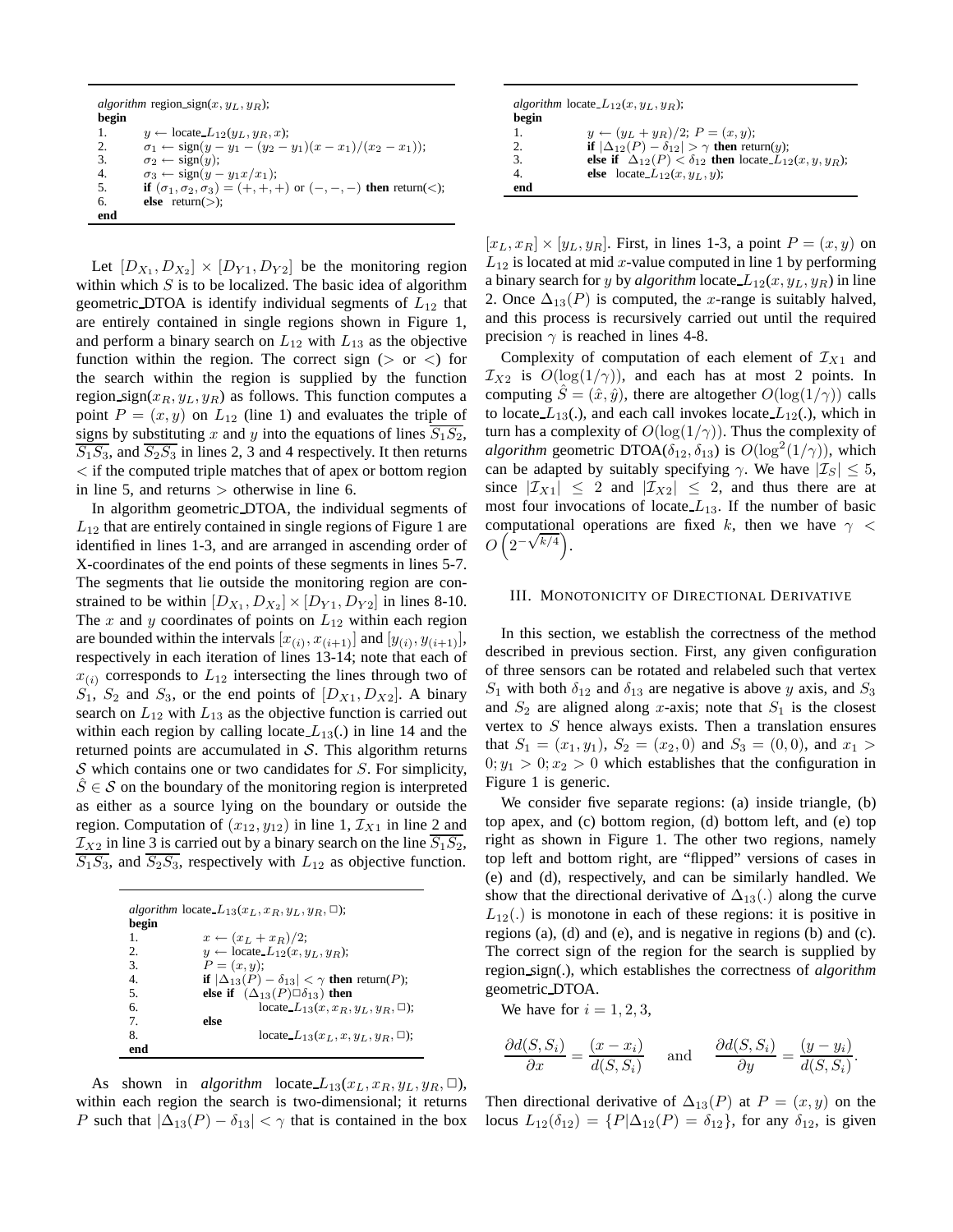

Fig. 3. Source  $S = (x, y)$  is located inside the triangle.

by

$$
\nabla_{L_{12}(\delta_{12})} \Delta_{13}(P)
$$
\n
$$
= \left[\begin{array}{c} \frac{\partial \Delta_{12}(P)}{\partial x} \\ \frac{\partial \Delta_{12}(P)}{\partial y} \end{array}\right]^T
$$
\n
$$
\circ \frac{1}{\sqrt{\left(\frac{\partial \Delta_{13}(P)}{\partial x}\right)^2 + \left(\frac{\partial \Delta_{13}(P)}{\partial y}\right)^2}} \left[\begin{array}{c} \frac{\partial \Delta_{13}(P)}{\partial x} \\ \frac{\partial \Delta_{13}(P)}{\partial y} \end{array}\right]
$$
\n
$$
= \left[\begin{array}{c} \frac{x - x_1}{d(S, S_1)} - \frac{x - x_3}{d(S, S_3)} \\ \frac{y - y_1}{d(S, S_1)} - \frac{y - y_3}{d(S, S_3)} \end{array}\right]^T \circ \frac{1}{K} \left[\begin{array}{c} \frac{x - x_1}{d(S, S_1)} - \frac{x - x_2}{d(S, S_2)} \\ \frac{y - y_1}{d(S, S_1)} - \frac{y - y_2}{d(S, S_2)} \end{array}\right]
$$

where  $K =$ 1  $\left( \frac{\partial \Delta (S_1, S_3)}{\partial \Delta (S_1, S_3)} \right)$  $\frac{S_1,S_3)}{\partial x}\Big)^2$  $+\left(\frac{\partial \Delta (S_1, S_3)}{\partial y}\right)$ We use the two following basic identities extensively in our derivations:

$$
1 - \cos \alpha = 2\sin^2 \alpha/2
$$

$$
\cos \alpha - \cos \beta = -2\sin\left(\frac{\alpha + \beta}{2}\right)\sin\left(\frac{\alpha - \beta}{2}\right)
$$



Fig. 4. Source  $S = (x, y)$  is located in the apex region.



Fig. 5. Source  $S = (x, y)$  is located in the bottom region.

## *A. Inside Triangle*

In this case, we have  $0 < \theta + \gamma_2 < \pi$  and  $\theta > \gamma_1$  as shown in Figure 3. The directional derivative is given by

$$
\nabla_{L_{12}(\delta_{12})} \Delta_{13}(P) \n= \begin{bmatrix}\n\frac{x}{d(S,S_1)} - \frac{x}{d(S,S_3)} \\
\frac{y-y_1}{d(S,S_1)} - \frac{y}{d(S,S_3)}\n\end{bmatrix}^T \circ \frac{1}{K} \begin{bmatrix}\n\frac{x-x_1}{d(S,S_1)} - \frac{x-x_2}{d(S,S_2)} \\
\frac{y-y_1}{d(S,S_1)} - \frac{y}{d(S,S_2)}\n\end{bmatrix} \n= (-\cos\theta - \cos\gamma_1)(-\cos\theta + \cos\gamma_2) \n+ (-\sin\theta - \sin\gamma_1)(-\sin\theta - \sin\gamma_2) \n= 1 + \cos(\theta - \gamma_1) - \cos(\theta + \gamma_2) - \cos(\gamma_1 + \gamma_2) \n= 2\sin^2\left(\frac{\gamma_1 + \gamma_2}{2}\right) \n+ 2\sin\left(\frac{\gamma_1 + \gamma_2}{2}\right) \sin\left(\theta + \frac{\gamma_2 - \gamma_1}{2}\right) \n= 2\sin\left(\frac{\gamma_1 + \gamma_2}{2}\right) + \sin\left(\theta + \frac{\gamma_2 - \gamma_1}{2}\right) \n= \frac{\sin\left(\frac{\gamma_1 + \gamma_2}{2}\right)}{\sin\left(\frac{\gamma_1 + \gamma_2}{2}\right)} \sin\left(\frac{\theta + \gamma_2 - \gamma_1}{2}\right) \n= 4\sin\left(\frac{\gamma_1 + \gamma_2}{2}\right) \sin\left(\frac{\theta + \gamma_2}{2}\right) \cos\left(\frac{-(\theta - \gamma_1)}{2}\right)
$$

We have  $0 < \gamma_1 + \gamma_2 < \pi$ ,  $0 < \theta + \gamma_2 < \pi$  which makes the first two sin terms to be positive. We have  $\theta > \gamma_1$  and  $0 < \theta < \pi$ . Thus  $-\pi/2 < \frac{-(\theta - \gamma_1)}{2} < 0$ , which makes the third cos term to be positive. Hence the directional derivative is positive.

## *B. Top Apex*

.

In this case, we have  $0 < \theta + \gamma_1 < \pi$  and  $\theta > \gamma_2$  as shown in Figure 4. The directional derivative of  $\Delta(S_1, S_3)$  on the locus  $\{(x, y)|\Delta(S_1, S_2) = \delta_{12}\}\,$ , for any  $\delta_{12}$ , is given by

$$
\nabla_{\Delta(S_1, S_2)} \Delta(S_1, S_3)
$$
  
=  $(-\cos \theta - \cos \gamma_1)(-\cos \theta + \cos \gamma_2)$   
+ $(\sin \theta - \sin \gamma_1)(\sin \theta - \sin \gamma_2)$   
=  $1 + \cos(\theta + \gamma_1) - \cos(\theta - \gamma_2) - \cos(\gamma_1 + \gamma_2)$   
=  $2 \sin \left(\frac{\gamma_1 + \gamma_2}{2}\right)$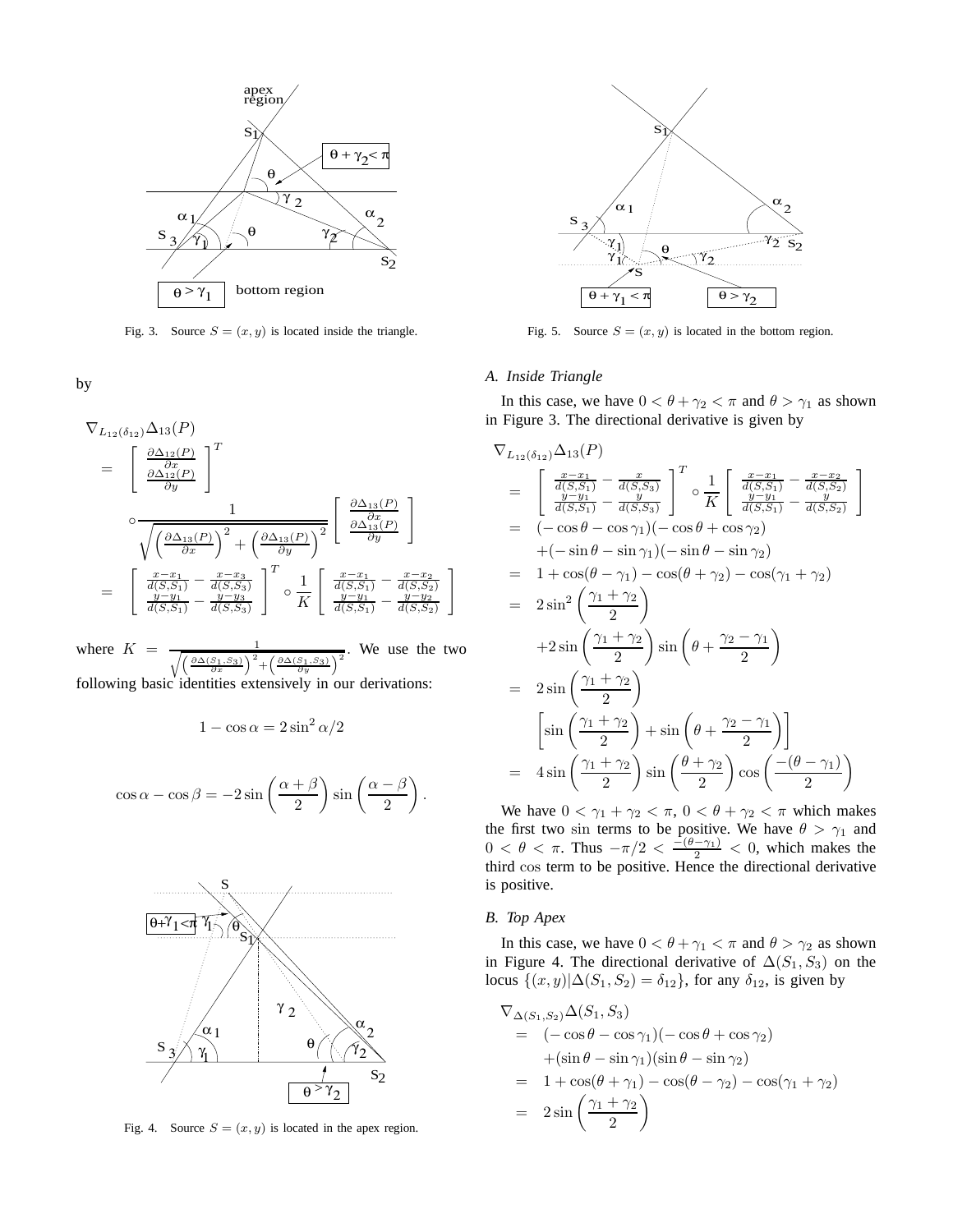$$
\begin{bmatrix} \sin\left(\frac{\gamma_1 + \gamma_2}{2}\right) - \sin\left(\theta + \frac{\gamma_1 - \gamma_2}{2}\right) \end{bmatrix}
$$
  
=  $4 \sin\left(\frac{\gamma_1 + \gamma_2}{2}\right) \cos\left(\frac{\theta + \gamma_1}{2}\right) \sin\left(\frac{-(\theta - \gamma_2)}{2}\right)$ 

We have  $0 < \gamma_1 + \gamma_2 < \pi$ , which makes the first term sin positive. We have  $0 < \theta + \gamma_1 < \pi$ , which makes the second term cos positive. Since  $\theta > \gamma_2$  and  $0 < \theta < \pi$ , we have  $-\pi/2 < \frac{\lambda_2-\theta}{2} < 0$ , which makes the third term sin negative. Hence the directional derivative is negative.

## *C. Bottom, Bottom Left, and Top Right Regions*

- (i) **Bottom Region:** For bottom region, the derivation is identical to the case of apex region: the conditions  $0 <$  $\theta + \gamma_1 < \pi$  and  $\theta > \gamma_2$  are valid based on the geometric conditions specific to this case as shown in Figure 5.
- (ii) **Bottom Left:** The case of bottom left is identical to the bottom region except that  $\theta + \gamma_1 > \pi$  as shown in Figure III-A, which makes the cos term negative, and hence the directional derivative is positive.
- (iii) **Top Right:** The case of top right region shown in Figure 6 is identical to top apex region except that  $2\pi > \theta + \gamma_1 >$  $\theta + \alpha_1 > \pi$ , which makes the second (cos) term negative, and hence the directional derivative is positive.

Computational results indicating the signs of the directional derivative of randomly generated sources are shown in Figure 7.

# IV. SIMULATION RESULTS

We simulated a network of three sensors on a  $[0, 100000] \times$ [0, 100000] grid such that  $S_3$  and  $S_2$  are located at  $(0, 0)$ and  $(100000, 0)$  respectively. Location of  $S_1$  is randomly generated on the line segment between (0, 100000) and (100000, 100000). Each sensor measurement corresponds to  $(1 + f)r$  where r is the actual distance from sensor to source, and f is uniformly randomly generated in the interval  $[0, F]$ for a fixed *multiplicative factor* F. While f values are generated independently, sensor error magnitude is proportional to the distance from the sensor to the source. The sensor errors are correlated due to the spatial relationships between the sensor locations; a source close to  $S_3$  generates a small error there and larger errors at both  $S_1$  and  $S_2$ , which are





Fig. 6. Source  $S = (x, y)$  is located in the top right region.



Fig. 7. Source  $S = (x, y)$  is randomly selected, and the sign of  $\nabla_{\Delta(S_1,S_2)}\Delta(S_1,S_3)$  is computed.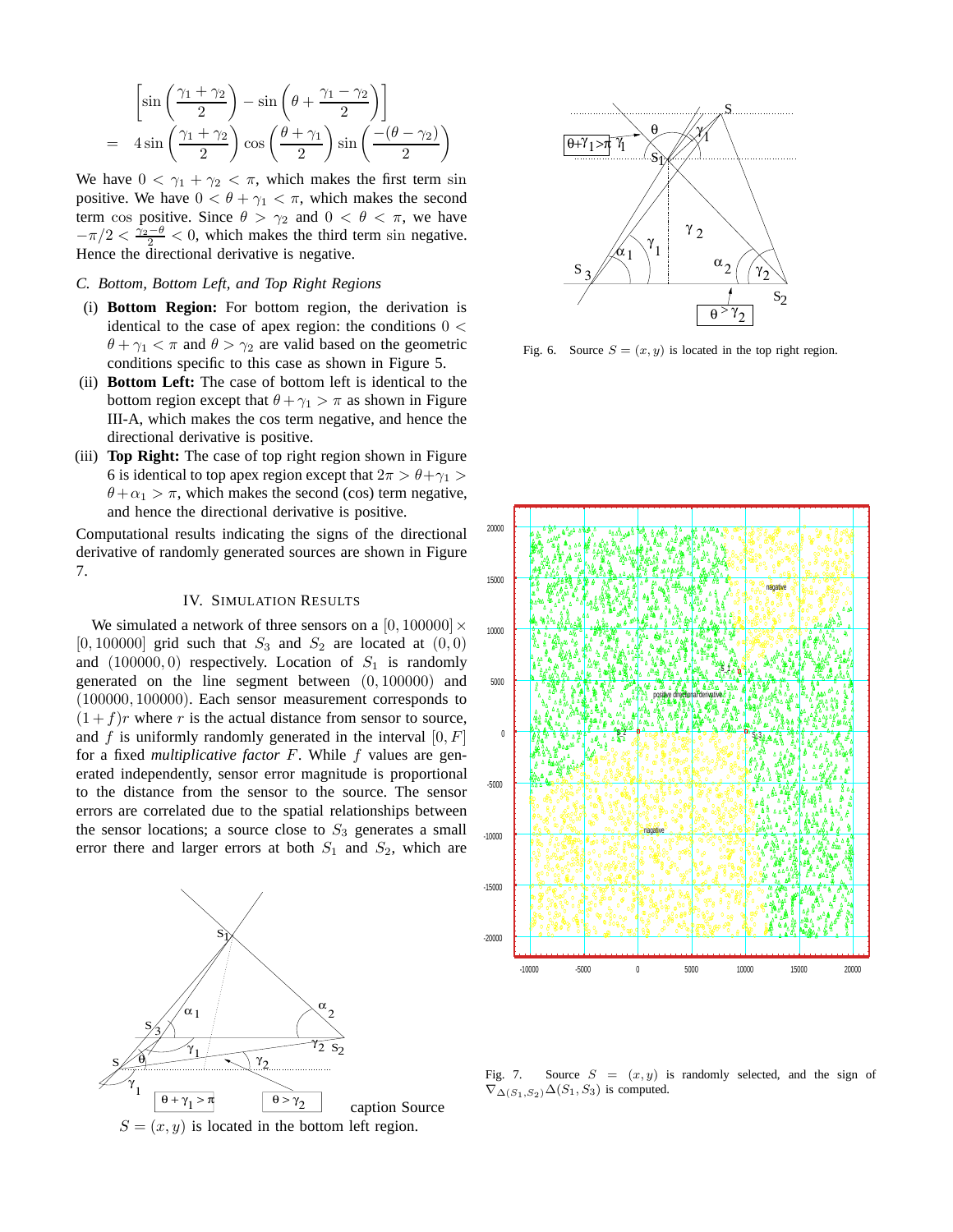|      | imaginary roots |
|------|-----------------|
|      | percentage      |
| 0.01 | 0.01            |
| 0.02 | 0.047           |
| 0.03 | 0.13            |
| 0.05 | 0.32            |
| 0.10 | 0.963           |
|      |                 |

TABLE I

LISTING OF PERCENTAGE OF IMAGINARY SOLUTIONS TO THE DTOA QUADRATIC EQUATION AS A FUNCTION OF THE MULTIPLICATIVE FACTOR  $F$ .

located farther away. From these measurements, we computed distance-differences and tested DTOA localization methods.

We implemented a linear algebra based method of [2], [7] which required a solution to a quadratic equation. When sensor errors are zero  $(F = 0)$  this method accurately estimated the source location. However, when  $F > 0$ , this method became incomplete as the quadratic equation had imaginary roots for a small percentage of sources as shown in Table 1 based on simulation of 100,000 sources. The generated sources are shown in Figure 8(a) which are uniformly distributed across  $[0, 100000] \times [0, 100000]$  grid. For the case  $F = 0.05$  in Table 1, about 0.32% of the sources yielded imaginary solutions to the quadratic equation, and these sources themselves are are concentrated around the sensors. On a related note, the method of [13] accounts for random errors that are independent Gaussian, and hence is not directly applicable to this case.

Results of our method are shown in Figure 9 for 10 different values of  $\gamma$  with  $\gamma_{\text{min}} = 7.856613$  and  $\gamma_{\text{max}} =$ 29.011267. This method is complete in that always returned the precision region. When sensor errors are zero, this region always included the source. If sensor errors are non-zero, this region did not always include the source depending on the value of  $\gamma$ . For each value of  $\gamma$ , we list  $f_S$  which is the fraction of the sources that were not included in the precision region. As expected smaller value of  $\gamma$  resulted in more missed sources and a large enough value always included the source. Also, for each value of  $\gamma$ , we are list the maximum number of steps needed in computing  $\hat{S}$  in Figure 9 over the 100,000 sources. This method is implemented in C on Linux workstation (Opteron processor), and the typical execution times of algorithm geometric DTOA for datasets are under a second.

#### V. CONCLUSIONS

We presented a computational geometric method for the problem of triangulation in plane using measurements of distance-differences. This problem has been extensively studied in the past and several solutions have been deployed, and our re-examination is motivated in part by the requirements of low power sensor nodes. Our method is computationally efficient and adaptive as well as robust with respect to measurement and computational errors. This method is particularly suited for deployment in nodes that adapt their computations



(a) sources distributed uniformly across monitoring area **X Graph**





Fig. 8. Sources that yielded imaginary roots in DTOA localization methods based on quadratic equations are concentrated around the sensors.